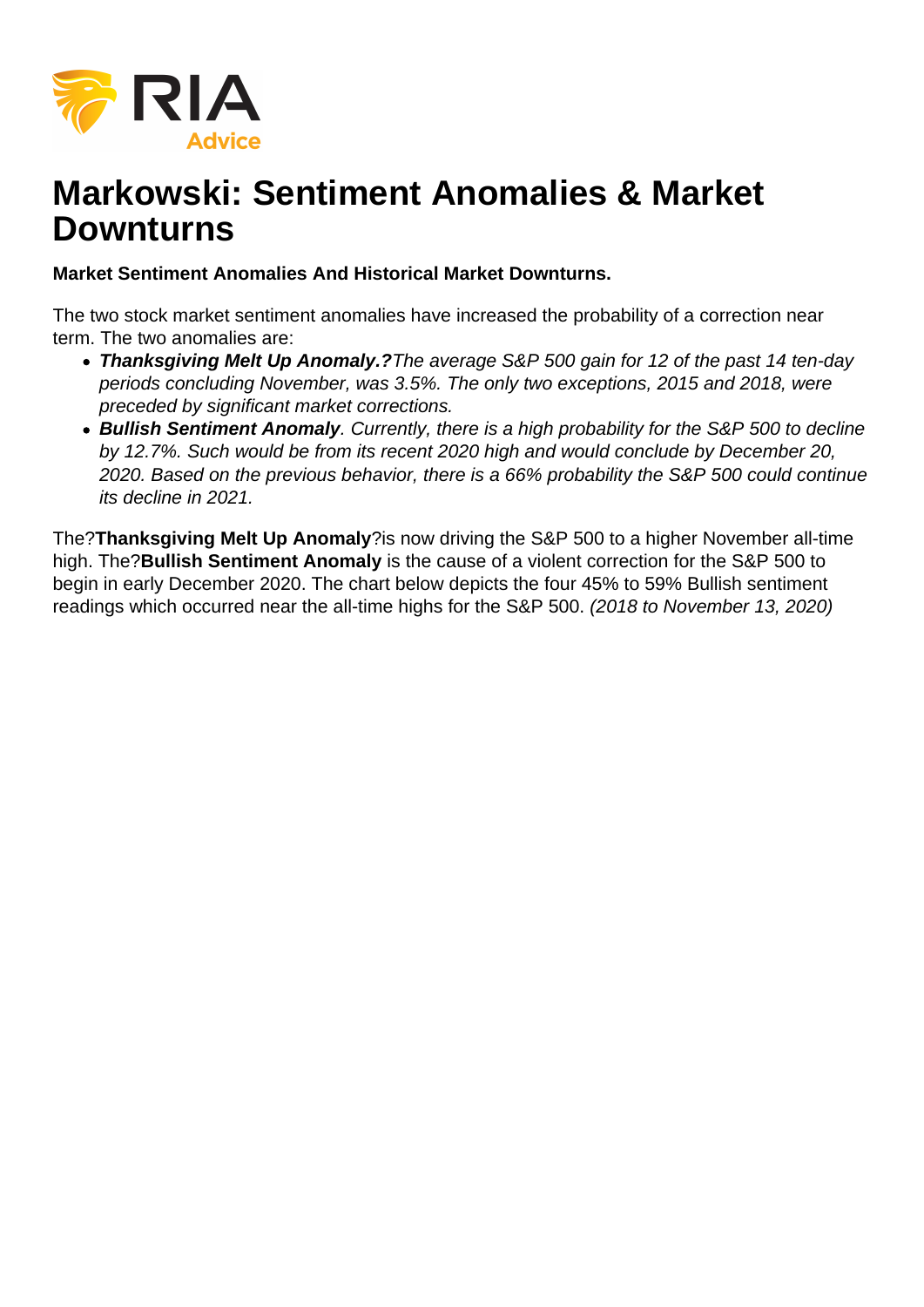Looking For A Short-Term Decline

Within five weeks of the three prior Bullish Sentiment Anomalies occurring, the S&P 500 declined by a minimum of 9.7%. Two of the three total declines depicted in the table below were more than 100% greater than the five-week drops.